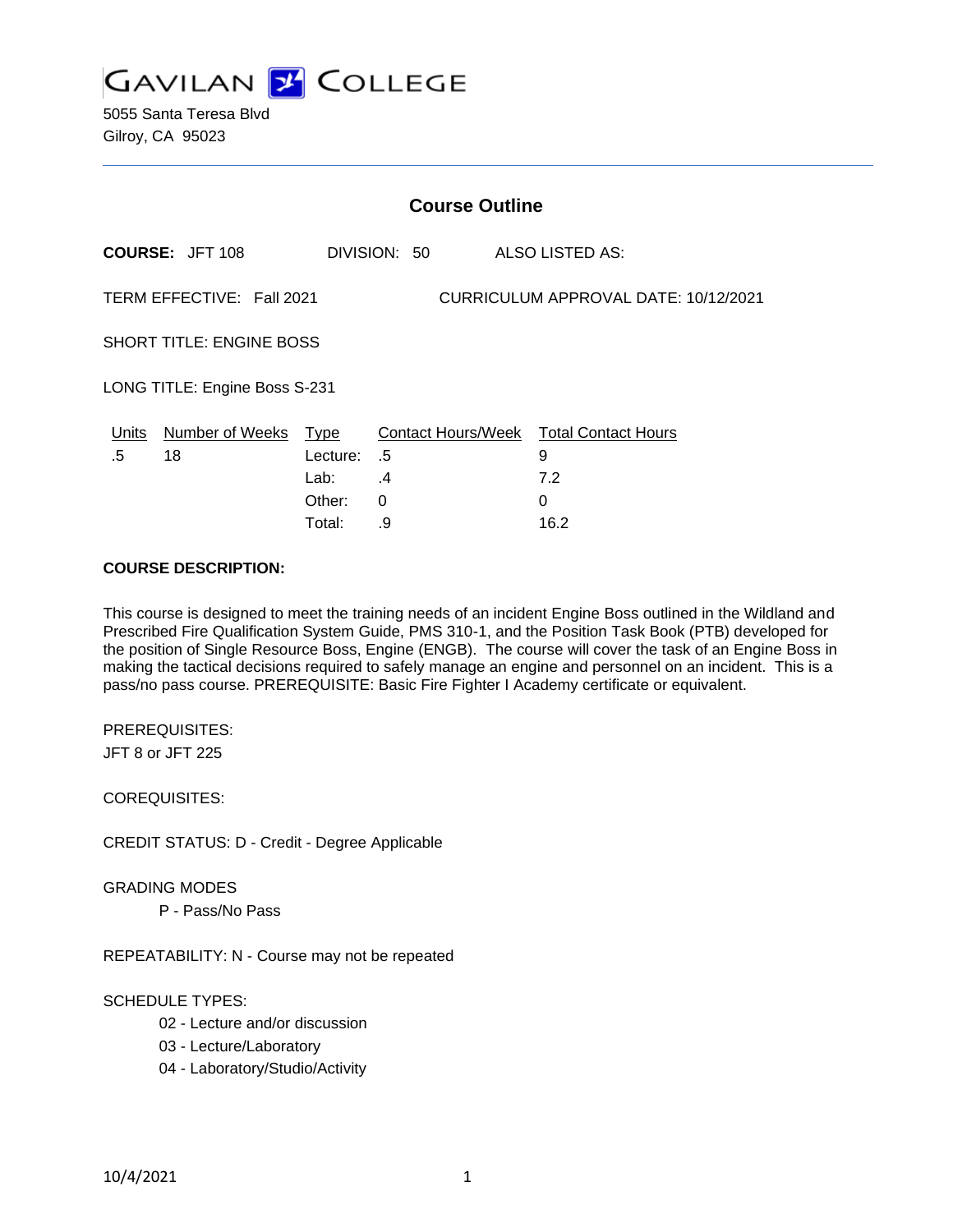## **STUDENT LEARNING OUTCOMES:**

By the end of this course, a student should:

1. Identify Engine capabilities and limitations that the Engine boss must consider when deciding to attempt an assignment.

2. Describe the sizeup elements in a fire situation and determine the tactics to be used after sizeup occurs.

## **COURSE OBJECTIVES:**

1. Perform the tasks of an Engine Boss in making the tactical decisions required to safely manage an engine on an incident.

### **CONTENT, STUDENT PERFORMANCE OBJECTIVES, OUT-OF-CLASS ASSIGNMENTS**

Curriculum Approval Date: 10/12/2021

Lecture Content

- I. Engine and Crew Capabilities and Limitations (1 hours)
- A. Engine capabilities and limitations
- 1. Terrain considerations
- 2. Water capabilities
- 3. Maneuverability
- 4. Ability to get in and out (ingress/egress) of a given situation
- 5. Engine suited to stationary vs mobile attack
- 6.
- **Reliability**
- B. Engine typing
- C. Crew Capabilities
- 1. Experience and training level
- 2. Condition of Crew
- 3. Unfamiliar Crew Members
- D. Tactical Assignments
- 1. Pre-Incident Inventory
- 2. Maintaining Inventory During Incident Operations
- 3. Utilization of Hose and Appliances
- 4. Demobilization/ Post-Incident Inventory Re-supply
- II. Information Sources (1 hours)
- A. Supervisor briefing
- 1. Essential information
- a. Situation
- b.Mission/Execution
- c. Communications
- d. Service/ Support
- e. Risk Management
- f. Special or additional equipment
- g. Fueling requirements
- B. Incident Personnel
- 1. Communication
- 2. Experience level
- C. Subordinate Briefing
- 1. Chain of Command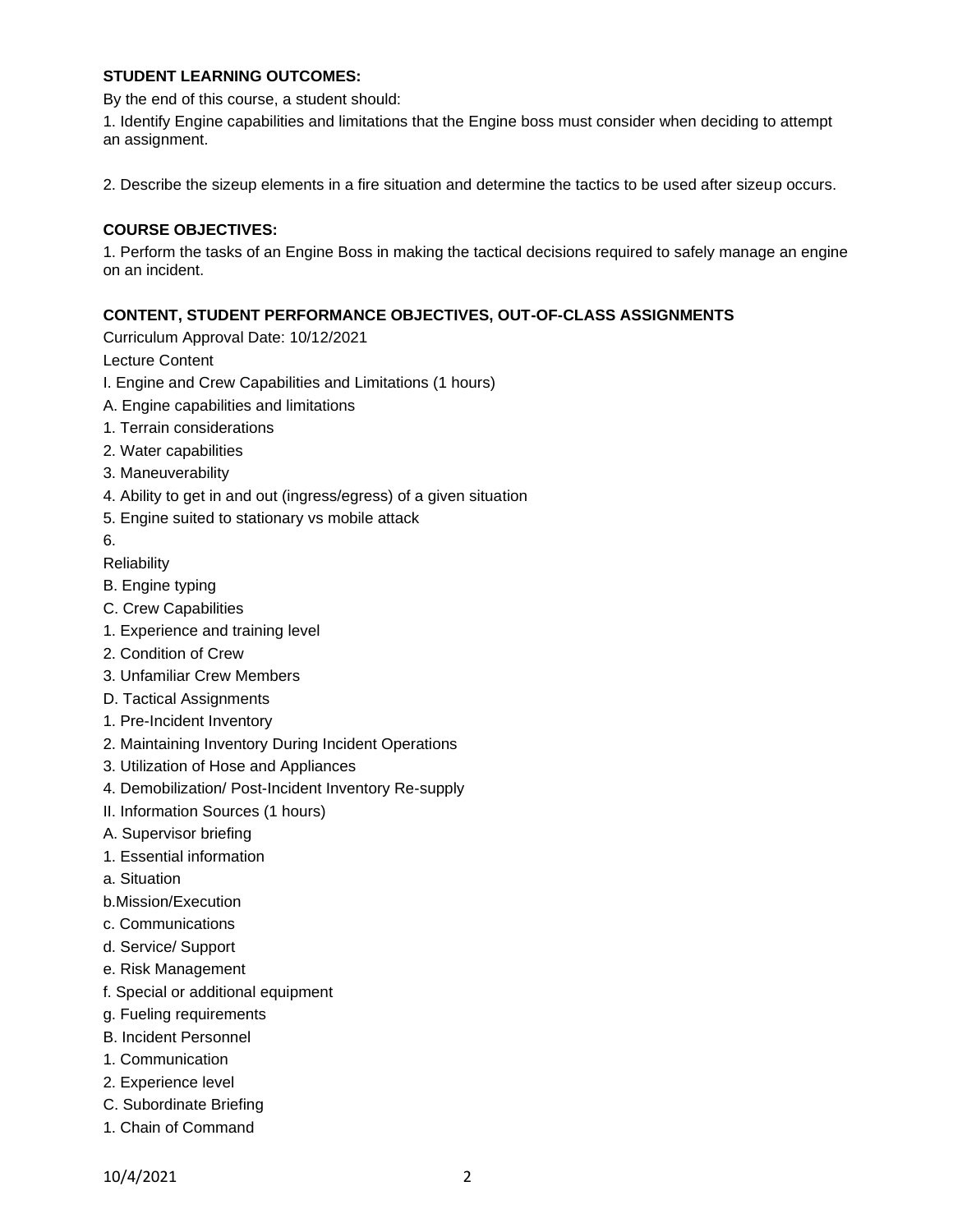- 2. Safety Issues
- 3. Work Assignment
- 4. Necessary Support
- 5. Communications
- D. Coordination
- 1. Establishing and Maintaining Communications
- 2. Coordination with Adjoining Forces
- E. Class Exercise
- III. Fire Sizeup Considerations (2 Hours)
- A. Sizeup elements
- 1. Method of attack
- 2. Factors
- a. Fuels and terrain
- b. Fire behavior potential
- c. Current and predicted weather
- d. Smoke Column
- e. Access road
- f. Possible water sources
- g. Jurisdiction
- h. Fire history of the area
- i. Parking
- B. Fuel groups and Expected fire behavior
- 1. Grass group
- 2. Shrub group
- 3. Timber litter group
- 4. Logging slash group
- C. Arrival on the fire scene
- 1. Safety
- 2. Decisions to be made
- Content: IV. Tactics (2 hours)
- A. Advantages and disadvantages of different methods of attack
- 1. Direct
- 2. Parallel
- 3. Indirect
- B. Delivery of attack methods
- 1. Stationary
- 2. Mobile attack
- C. Ensure personal safety
- 1. Fight fire in fuels consistent with engine capabilities
- 2. Use direct attack when possible
- 3. Attack flank with greatest potential for escape
- 4. Burn out unburned fuels
- 5. Use extreme caution during frontal assaults
- 6. Avoid fire path of least resistance (chimneys, chutes and saddles)
- 7. Recognize topography hazards
- 8. When preserving area of origin, continue to consider firefighter safety
- 9. Be aware of environmental factors
- 10. Recognize education and experience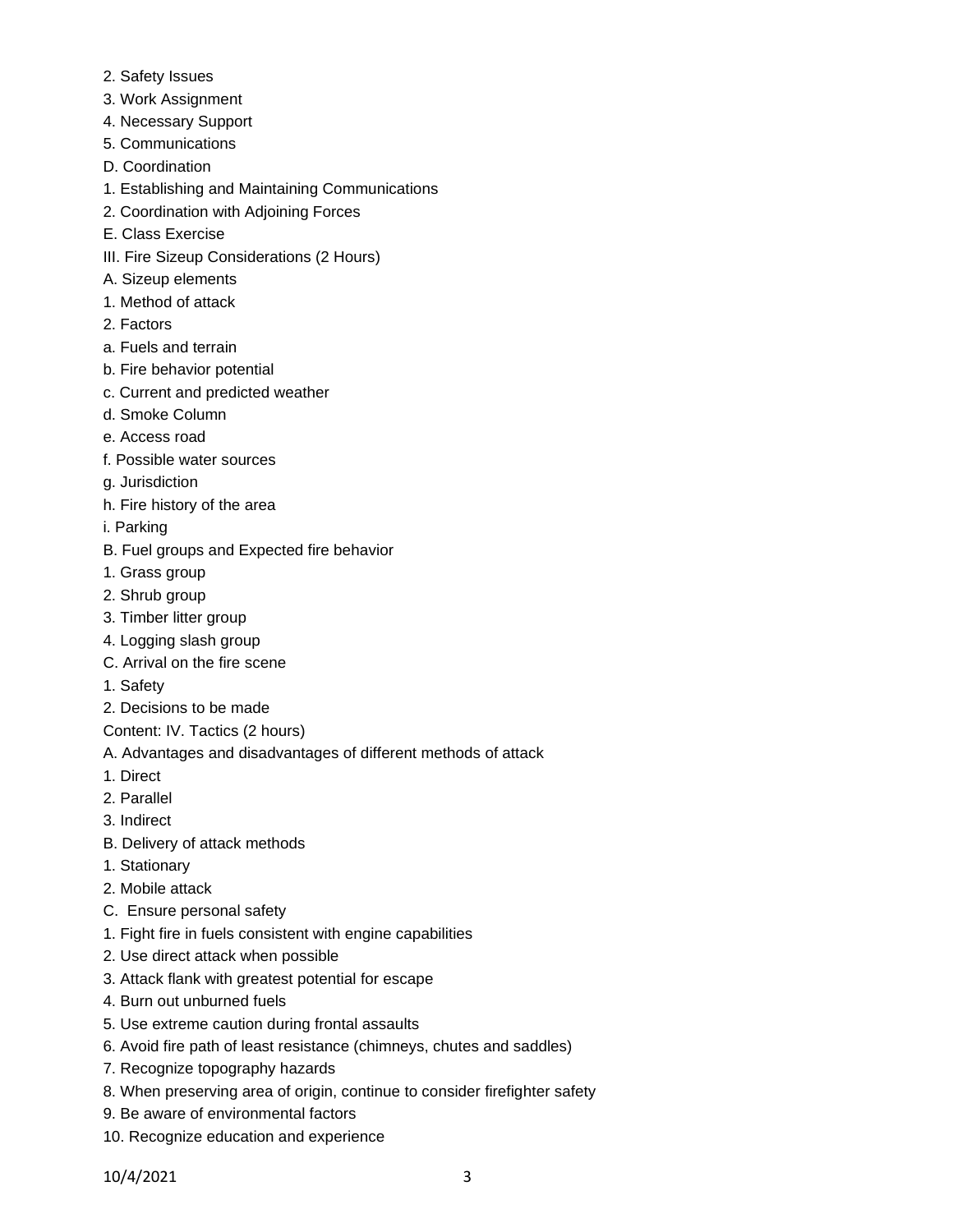- D. Primary plan alternatives
- 1. Planning
- a. Plan ahead
- b. Work with backup engine
- 2. Alternate methods to accomplish assigned tasks
- a. Use of tools
- 3. Engine Boss responsibilities in the event of equipment breakdown
- a. Communication
- E. Course Exercises
- 1. Hardwood Timber Litter
- 2. Grass and Shrubs
- Content: V. Wildland/ Urban Interface (3 hours)
- A. Wildland/ urban interface characteristics
- 1. Triage
- 2.Five factors that affect all triage decisions
- 3. Triage categories
- 4. When it is time to withdraw
- B. Safety hazards commonly encountered in wildland/urban interface fires
- 1. Poor access and narrow one way roads
- 2. Bridge load limits
- 3. Wooden construction and wood shake roofs
- 4. Inadequate water supply
- 5. Natural fuels
- 6. Structures in chimneys, box canyons, narrow canyons, or on steep slopes
- 7. Extreme fire behavior
- 8. Strong winds
- 9. Evacuation of public
- C. Additional Wildland/Urban Watchouts
- 1. Power lines
- 2. Petroleum or propane tanks are present
- 3. Out Buildings

Lab Content

- VI. Field Exercise (7 hours)
- A. Field Exercise
- B. Tactical Decisions Game
- C. Scenario

# **METHODS OF INSTRUCTION:**

Skills Demonstration, Lecture, Scenario Training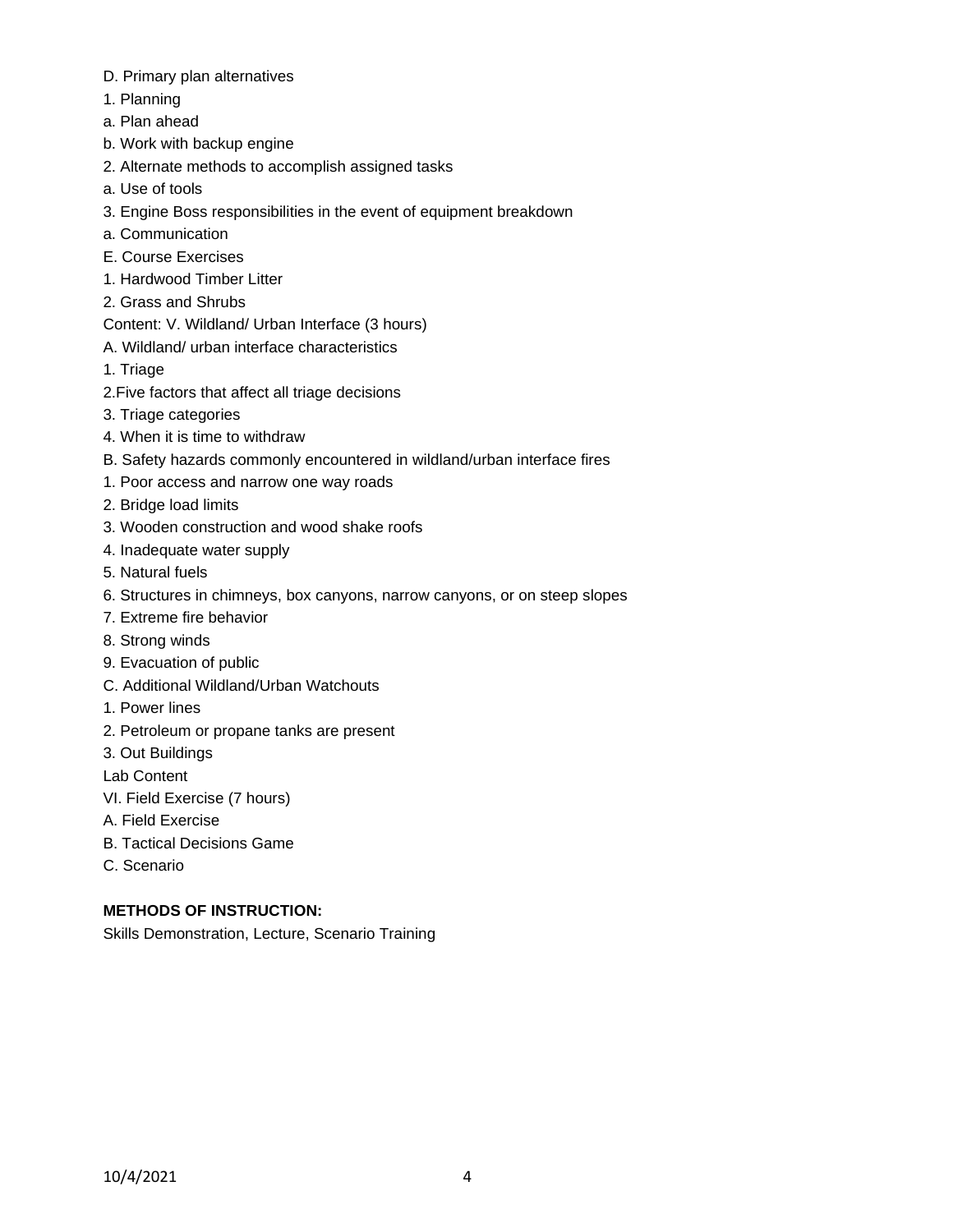# **METHODS OF EVALUATION:**

Writing assignments Evaluation Percent 25 Evaluation Description Written reports showing student proficiency in the performance of the duties associated with Engine Boss, Single Resource To be evaluated by Fire Instructor for accuracy Skill demonstrations

Evaluation Percent 75 Evaluation Description Class exercises demonstrating the tasks of an Engine Boss in making the tactical decisions required to safely manage an engine on an incident.

## **REPRESENTATIVE TEXTBOOKS:**

Required:

NFES, Engine Boss Student Workbook, National Wildfire Coordinating Group, 2004 or most current edition or other appropriate college level text. Reading level of text, Grade: 12 Verified by: Doug Atcherman

### **Other textbooks or materials to be purchased by the student:**

Wildland Fire Incident Management Field Guide, PMS 210

Position Task Book for Single Resource Boss, NFES 2318,

National Wildfire Coordinating Group, 2012 or most current edition

Wildland Fire Suppression Tactics Reference Guide,

NFES 1256, National Wildlife Coordinating Group, 1996 or most current edition Incident Response Pocket Guide,

NFES 1077, National Wildfire Coordinating Group, 2014 or most current edition